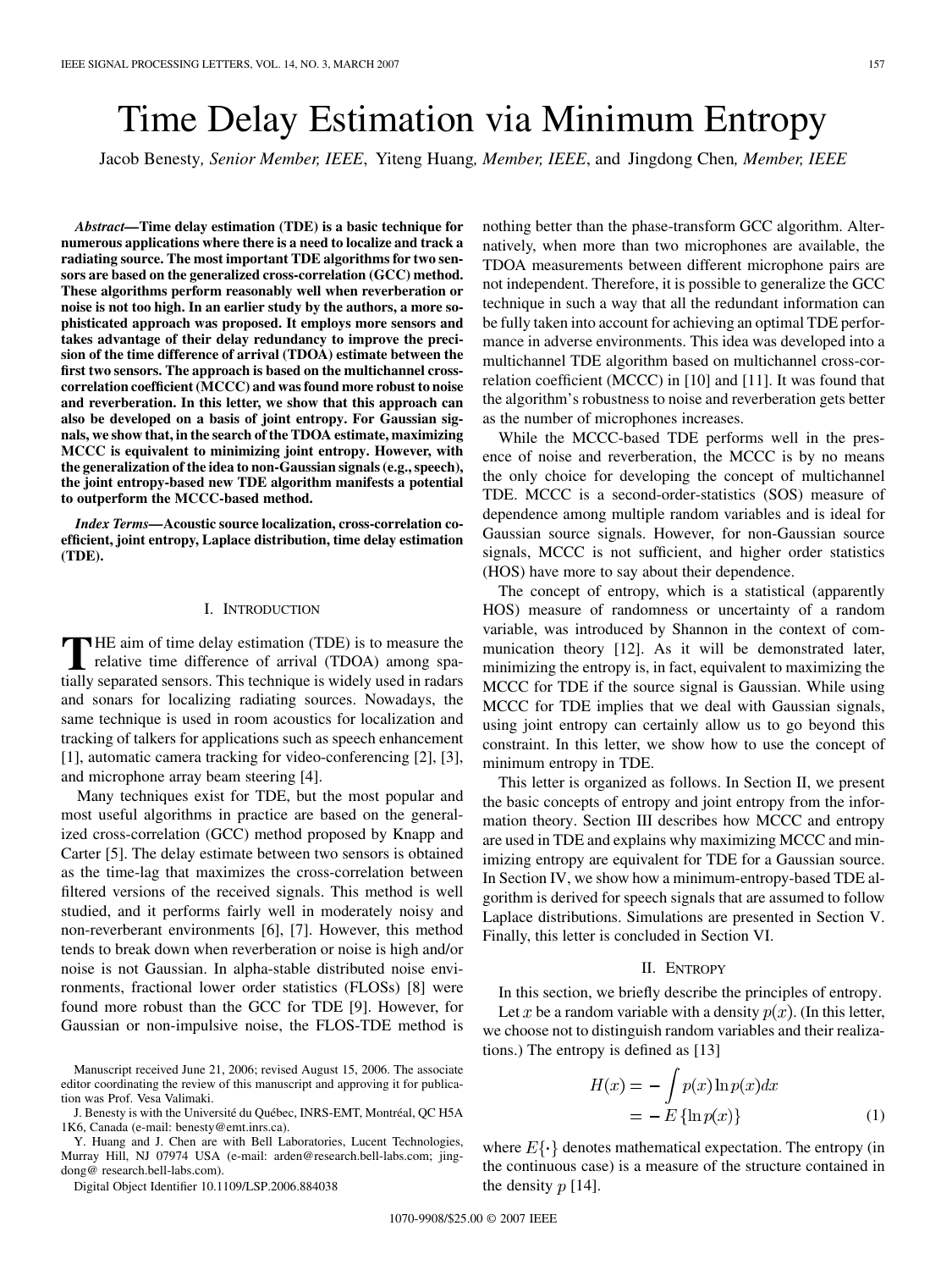<span id="page-1-0"></span>Let us now consider  $N$  random variables

$$
\mathbf{x} = \begin{bmatrix} x_1 & x_2 & \cdots & x_N \end{bmatrix}^T
$$

with joint density  $p(x)$ ; the corresponding joint entropy is

$$
H(\mathbf{x}) = -\int p(\mathbf{x}) \ln p(\mathbf{x}) d\mathbf{x}
$$
 (2)

where  $\lbrack \cdot \rbrack^T$  denotes a vector/matrix transpose.

*Entropy of a Multivariate Gaussian Distribution:* Let  $x_1, x_2, \dots, x_N$  have a multivariate normal distribution with mean 0 and covariance matrix

$$
\mathbf{R} = E\{\mathbf{x}\mathbf{x}^T\}
$$
  
\n
$$
= \begin{bmatrix} \sigma_{x_1}^2 & r_{x_1x_2} & \cdots & r_{x_1x_N} \\ r_{x_1x_2} & \sigma_{x_2}^2 & \cdots & r_{x_2x_N} \\ \vdots & \vdots & \ddots & \vdots \\ r_{x_1x_N} & r_{x_2x_N} & \cdots & \sigma_{x_N}^2 \end{bmatrix}.
$$
 (3)

The probability density function (pdf) of  $x_1, x_2, \dots, x_N$  is then given by

$$
p(\mathbf{x}) = \frac{1}{(\sqrt{2\pi})^N \left[ \det(\mathbf{R}) \right]^{1/2}} e^{-\frac{1}{2}\mathbf{x}^T \mathbf{R}^{-1} \mathbf{x}}.
$$
 (4)

By substituting (4) into (2), we can now compute the joint entropy

$$
H(\mathbf{x}) = \frac{1}{2} \int p(\mathbf{x}) \mathbf{x}^T \mathbf{R}^{-1} \mathbf{x} d\mathbf{x} + \ln \left\{ (\sqrt{2\pi})^N \left[ \det(\mathbf{R}) \right]^{1/2} \right\}
$$
  
\n
$$
= \frac{1}{2} E \left\{ \mathbf{x}^T \mathbf{R}^{-1} \mathbf{x} \right\} + \frac{1}{2} \ln \left\{ (2\pi)^N \det(\mathbf{R}) \right\}
$$
  
\n
$$
= \frac{1}{2} \text{tr} \left\{ E[\mathbf{R}^{-1} \mathbf{x} \mathbf{x}^T] \right\} + \frac{1}{2} \ln \left\{ (2\pi)^N \det(\mathbf{R}) \right\}
$$
  
\n
$$
= \frac{N}{2} + \frac{1}{2} \ln \left\{ (2\pi)^N \det(\mathbf{R}) \right\}
$$
  
\n
$$
= \frac{1}{2} \ln \left\{ (2\pi e)^N \det(\mathbf{R}) \right\}. \tag{5}
$$

The entropy for any of the random variables  $x_n$ ,  $n =$  $1, 2, \cdots, N$  is

$$
H(x_n) = \frac{1}{2} \ln \left\{ 2\pi e \sigma_{x_n}^2 \right\}.
$$
 (6)

### III. APPLICATION TO TIME DELAY ESTIMATION

#### *A. Signal Model*

Suppose that we have an array, which consists of  $N$  microphones whose outputs are denoted as  $x_n(k)$ , for  $n = 1, 2,$  $\cdots$ , N, and with k being the time index. Without loss of generality, we select microphone 1 as the reference point and consider that the propagation of the signal from a far-field source to the array is modeled as

$$
x_n(k) = \alpha_n s [k - t - f_n(\tau)] + w_n(k) \tag{7}
$$

where  $\alpha_n$ ,  $n = 1, 2, \dots, N$  are the attenuation factors due to propagation effects,  $t$  is the propagation time from the unknown source  $s(k)$  to microphone 1,  $w_n(k)$  is an additive noise signal at the *n*th microphone,  $\tau$  is the relative delay between micro-

phones 1 and 2, and  $f_n(\tau)$  is the relative delay between microphones 1 and n [with  $f_1(\tau) = 0$  and  $f_2(\tau) = \tau$ ]. In this letter, we are considering only linear equispaced arrays and the far-field case (i.e., plane wave propagation), in which the function  $f_n$  depends on a sole delay  $\tau$ 

$$
f_n(\tau) = (n-1)\tau.
$$
 (8)

In other scenarios,  $f_n$  probably involves two or three TDOAs and also depends on the microphone array geometry. Presumably, though, the exact mathematical relation of the relative TDOAs is accessible. In addition, the sampling rate needs to be chosen high enough for sufficient resolution such that the values of  $f_n(\tau)$ 's are all treated as integers.

It is further assumed that  $w_n(k)$  is a zero-mean Gaussian random process that is uncorrelated with  $s(k)$  and the noise signals at other microphones. It is also assumed that  $s(k)$  is reasonably broadband.

## *B. Minimum Entropy for a Gaussian Source*

We are interested in estimating only one time delay  $(\tau)$  from multiple sensors. Obviously, two sensors are enough to estimate  $\tau$ . However, the redundant information that is available when more than two sensors are used will help to improve the estimator, especially in the presence of a high level of noise and reverberation.

Consider the following vector:

$$
\mathbf{x}(k,m) = [x_1(k) \ \ x_2 \ [k + f_2(m)] \ \ \dots \ \ x_N \ [k + f_N(m)]]^T.
$$

We can check that for  $m = \tau$ , all the signals  $x_n[k+f_n(\tau)], n =$  $1, 2, \dots, N$  are aligned. This observation is essential because it already gives an idea on how to find  $\tau$ . The covariance matrix corresponding to the signal  $\mathbf{x}(k,m)$  is

$$
\mathbf{R}(m) = E\left\{ \mathbf{x}(k,m) \mathbf{x}^T(k,m) \right\}. \tag{9}
$$

Therefore, the joint entropy for Gaussian signals is

$$
H\left[\mathbf{x}(k,m)\right] = \frac{1}{2}\ln\left\{(2\pi e)^N \det\left[\mathbf{R}(m)\right]\right\}.
$$
 (10)

We argue that the value of  $m$  that gives the minimum of  $H[\mathbf{x}(k,m)]$ , for different m, corresponds to the time delay between microphones 1 and 2. Hence, the solution to our problem is

$$
\hat{\tau}_{\rm e} = \arg\min_{m} H\left[\mathbf{x}(k, m)\right] \tag{11}
$$

where  $m \in [-\tau_{\text{max}}, \tau_{\text{max}}]$ , and  $\tau_{\text{max}}$  is the maximum possible delay.

Let us see now why minimum entropy makes sense for TDE. We define the squared MCCC among the  $N$  random variables  $x_1, x_2, \dots, x_N$  as [\[10\]](#page-3-0), [\[11\]](#page-3-0), [\[15\], \[16\]](#page-3-0)

$$
\rho_{\mathbf{x}}^2(m) = 1 - \frac{\det[\mathbf{R}(m)]}{\prod_{n=1}^N \sigma_{x_n}^2}.
$$
 (12)

We can show that  $0 \le \rho_{\mathbf{x}}^2(m) \le 1$  [\[11\].](#page-3-0) If two or more random variables are perfectly correlated, then  $\rho_{\mathbf{x}}^2 = 1$ . If all the processes are completely uncorrelated, then  $\rho_{\mathbf{x}}^2 = 0$ . In [\[10\]](#page-3-0) and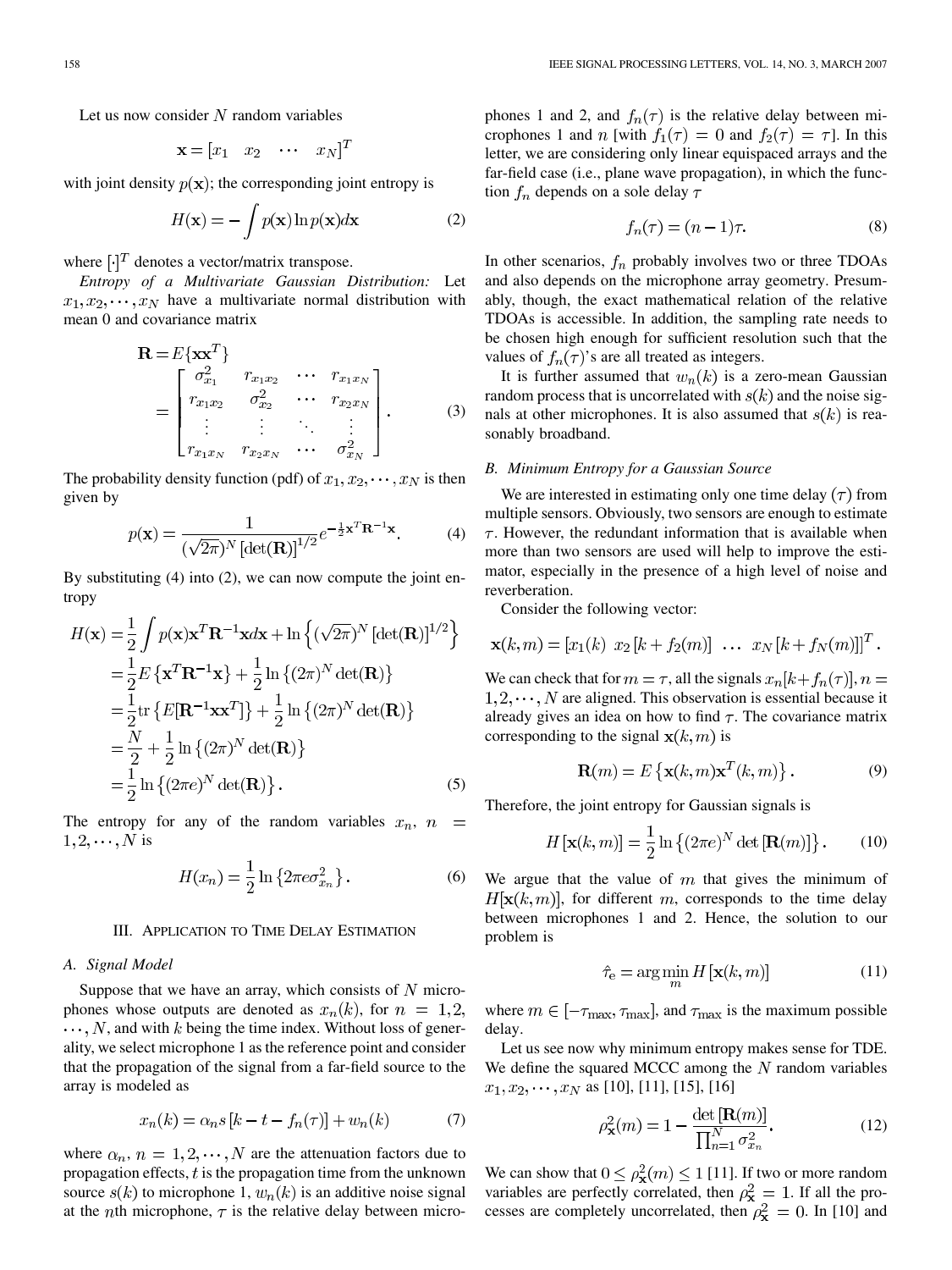<span id="page-2-0"></span>[\[11\],](#page-3-0) it was shown that the MCCC can be used to estimate the relative delay

$$
\hat{\tau}_{\rm c} = \arg \max_{m} \rho_{\mathbf{x}}^2(m). \tag{13}
$$

It is clear from [\(10\)](#page-1-0) through (13) that minimizing the entropy or maximizing the MCCC is equivalent for Gaussian signals, so that  $\hat{\tau}_{\rm e} = \hat{\tau}_{\rm c}$ .

# IV. APPLICATION TO SPEECH SIGNALS

In room acoustics environments, the sources of interest are speech signals. It is well known that speech samples are well modeled by a Laplace distribution [\[17\], \[18\].](#page-3-0) In this scenario, it makes more sense to take this into account for the estimation of the entropy. However, as it will be seen in the rest of this section, this estimation is far from obvious. Also note that since the noise is assumed to be Gaussian, the signal  $x_n$  cannot be exactly modeled by a Laplace distribution. However, we believe that this approximation is plausible and will rely on simulations to justify its viability.

The univariate Laplace distribution with mean zero and variance  $\sigma_x^2$  is given by

$$
p(x) = \frac{\sqrt{2}}{2\sigma_x} e^{-\sqrt{2}|x|/\sigma_x}.
$$
 (14)

It is easy to show that the corresponding entropy is [\[13\]](#page-3-0)

$$
H(x) = 1 + \ln(\sqrt{2}\sigma_x). \tag{15}
$$

Let  $x_1, x_2, \dots, x_N$  have a multivariate Laplace distribution with mean  $\theta$  and covariance matrix  $\bf{R}$ . The pdf of  $x_1, x_2, \dots, x_N$  is [\[19\]](#page-3-0), [\[20\]](#page-3-0)

$$
p(\mathbf{x}) = 2(2\pi)^{-N/2} \left[ \det(\mathbf{R}) \right]^{-1/2} \left( \mathbf{x}^T \mathbf{R}^{-1} \mathbf{x} / 2 \right)^{P/2} \times K_P(\sqrt{2\mathbf{x}^T \mathbf{R}^{-1} \mathbf{x}}) \tag{16}
$$

where  $P = (2 - N)/2$  and  $K_P(\cdot)$  is the modified Bessel function of the third kind (also called the modified Bessel function of the second kind) given by

$$
K_P(a) = \frac{1}{2} \left(\frac{a}{2}\right)^P \int_0^\infty z^{-P-1} \exp\left(-z - \frac{a^2}{4z}\right) dz, \ a > 0. \tag{17}
$$

The joint entropy is

$$
H(\mathbf{x}) = \frac{1}{2} \ln \left[ \frac{(2\pi)^N}{4} \det(\mathbf{R}) \right] - \frac{P}{2} E \left\{ \ln(\theta/2) \right\} - E \left\{ \ln K_P(\sqrt{2\theta}) \right\}
$$
(18)

with

$$
\theta = \mathbf{x}^T \mathbf{R}^{-1} \mathbf{x}.\tag{19}
$$

The two quantities  $E\{\ln(\theta/2)\}\$  and  $E\{\ln K_P(\sqrt{2\theta})\}\$  do not seem to have a closed form. So we need to find a numerical way to estimate them. One possibility to do this is the following. Assume that all processes are ergodic; in this case, we can replace



Fig. 1. Comparison of performance between the multichannel TDE algorithms based on MCCC and entropy in an open space. The curves with an x-mark at each data point correspond to the entropy-based algorithm. The true TDOA between the first two microphones is  $\tau = 3$  samples.

ensemble averages by time averages. If we have  $K$  samples for each element of the observation vector  $\mathbf{x}(k, m)$ , we propose to use the following estimators:

$$
E\{\ln(\theta/2)\} \approx \frac{1}{K} \sum_{k'=0}^{K-1} \ln[\theta(k-k',m)/2]
$$
 (20)

$$
E\Big\{\ln K_P(\sqrt{2\theta})\Big\} \approx \frac{1}{K} \sum_{k'=0}^{K-1} \ln K_P\Big[\sqrt{2\theta(k-k',m)}\Big] \tag{21}
$$

with

$$
\theta(k - k', m) = \mathbf{x}^T(k - k', m)\mathbf{R}^{-1}(m)\mathbf{x}(k - k', m). \tag{22}
$$

In practice, we first estimate  $\mathbf{R}(m)$  with the K observations of  $\mathbf{x}(k,m)$ . When the covariance matrix is estimated, we use the same data to estimate (20) and (21). We then compute the entropy  $H$  with (18) for different  $m$ , and the one that minimizes H will be a good estimate of the relative delay  $\tau$ .

## V. SIMULATIONS

In this section, we will evaluate the performance of the proposed entropy-based multichannel TDE algorithm by simulation. A comparison to the MCCC-based method is presented.

The first experiment was carried out in an open space. The source is a female speech signal of 512 samples in length. The addition noise is Gaussian and the signal-to-noise radio (SNR) is 10 dB. The attenuation factors are randomly selected from the range 0.5 to 1. The true TDOA between the first two microphones is three samples. Three linear, equispaced arrays of two, three, and six microphones were investigated. Fig. 1 visualizes the results. It is clear that both MCCC- and entropy-based multichannel TDE algorithms perform pretty well in such an environment with moderate noise and no reverberation. As more microphones are employed, both algorithms demonstrate better robustness to noise while the valleys of the entropy curves are in general sharper than the peaks of their MCCC counterparts.